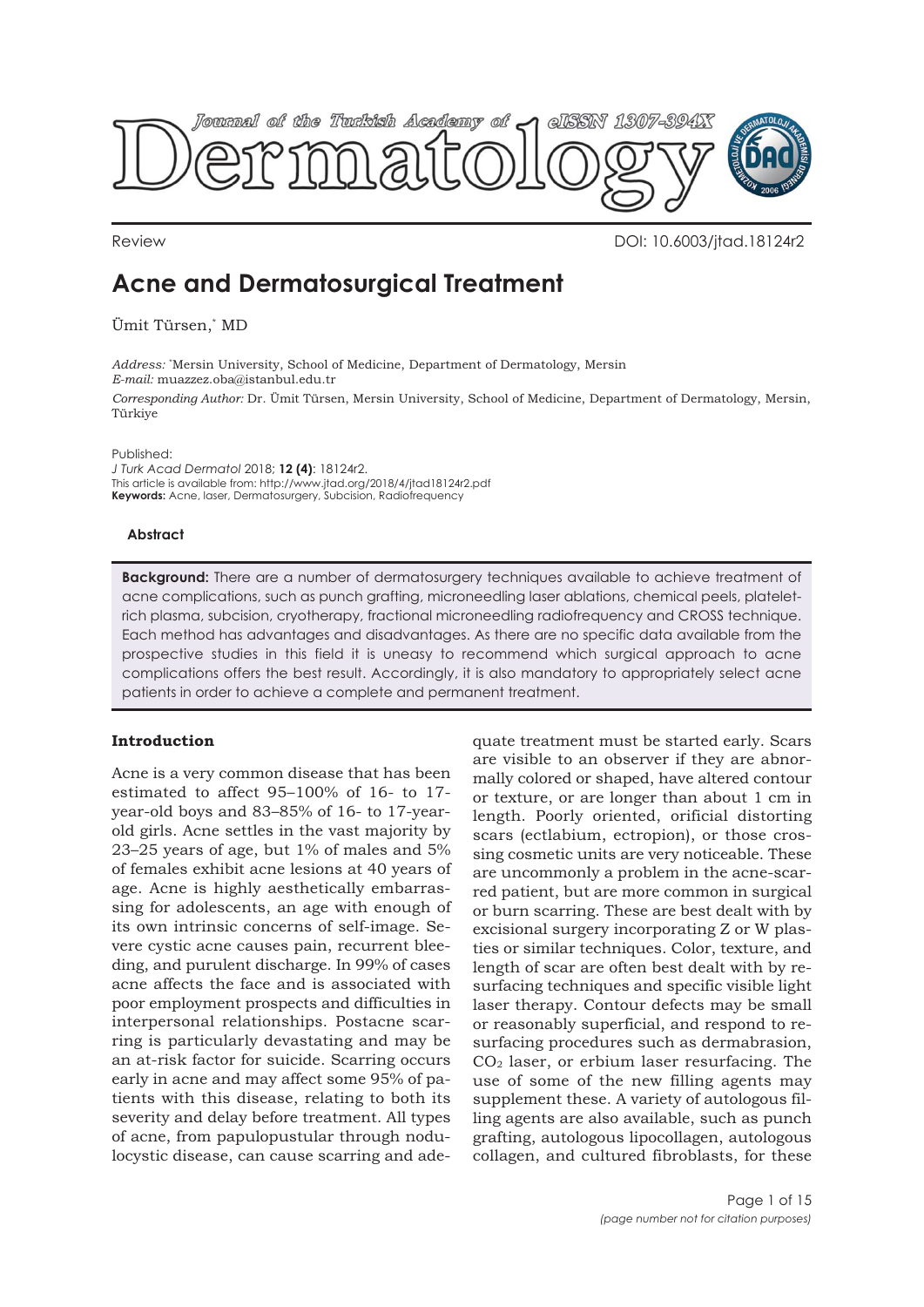superficial defects. For deeper defects the addition of fat transfer has been invaluable [**[1](#page-13-0)**].

# **The Evolution of Inflammatory Lesion to Scar Formation**

Acne scarring begins life with the evolution of the humble noninflammatory comedone into an inflammatory lesion that ruptures through the weakened infrainfundibular section of the follicle. The end result of follicular rupture is a perifollicular abscess. Small abscesses incorporating the horny core will discharge through the skin. This will be repaired without scarring in about 7–10 days. The epidermis is always attempting repair, and cells grow from the epidermis and appendageal structures to encapsulate the inflammatory reaction. If this is complete there is resolution of the lesion without incident. Sometimes, however, this encapsulation is incomplete and further rupture occurs. The result may be the appearance of multichanneled fistulous tra cts. This may appear as grouped open comedones with a number of interconnecting keratinized channels histologically. These fistulas may be so large that a bridge of normal tissue is clearly visible overlying a tunnel of scar tissue. Ice pick scars are also of this variety, with histology showing these to be reticulate tunnels lined by hyperplastic epithelium. Often there are remnants of infla mmation, even in old scars of this type. Other types of outcomes depend on the extent and the depth of the inflammation. If the dermal inflammation is severe, total necrosis of the follicle may ensue and sloughing will produce a focal scar. If the inflammation is severe, and especially if rupture occurs deeply in the follicle, the inflammation will extend well beyond the environment of the hair follicle into the subcutis, along vascular channels, and around sweat glands. This wreaks havoc in these deep tissues, inducing deep scarring and destruction of subcutaneous fat. If the inflammation is very deep, transepidermal discharge is often not available as a method of resolving the abscess. As healing occurs and attempts at encapsulation of this deep inflammation ensue, this may form into papules, nodules, or cysts. Cysts are in effect giant, closed comedones [**[2](#page-13-0)**].

# **Atrophic Acne Scarring**

Scars that result in the loss of tissue are much more common than thickened scars.

They most commonly involve dermal scarring, but may also involve the underlying fat. All healing scars will go through phases of healing including inflammation, granulation tissue formation with fibroplasia neovasculariz ation, wound contracture, and tissue remodeling. Acne lesions are unusual in that the inflammation is initiated beneath the epidermis in the infrainfundibular region of the pilosebaceous structure. Thus the subsequent scarring often involves deeper structures rather than just the surface. As the scars mature and contract they draw in these surface layers, leading to the appearance of indention or atrophy. The enzymatic activity and inflammatory mediators also destroy the deeper structures and this loss of structure adds to the production of atrophic scarring [**[3](#page-13-0)**].

# **Types of Atrophic Scars**

The depth and the extent of the inflammation will determine the amount, type, and depth of scarring [**[4,5,6](#page-13-0)**].

Superficial Macular Scars: If only the epidermis and superficial dermis are involved, the scars may appear as discolored macules that may be either erythematous, if inflamed and comparatively early or young scars or with altered pigmentation. Pigmentation may be increased in patients with more olive skin, and represents mostly postinflammatory hyperpigmentation that will fade in 3–18 months if sun protected. Reparative treatment may not always be required. If treatment is sought, medical therapy may suffice, with topical reparative creams such as retinoic acid or ahydroxy acids often used in conjunction with topical steroids. Alternatively or additionally, light skin peels with glycolic acids, Jessner's solution, or variants and vascular lasers may be utilized [**[4](#page-13-0)**].

Deeper Dermal Scarring: In an often unfortunate attempt at repair, sheaths of cells grow out from the epidermis and appendageal structures. This encapsulation of the inflamed contents may be completely or partially effective. If this encapsulation is only partially effective, recurrent rupture of the follicle may ensue and multichanneled tracts ocur. In such circumstances excision of the entire multichanneled apparatus may be required. If the deeper dermis is affected in a punctate fashion, sharp-walled or ice pick scars are produced. These are very distressing to the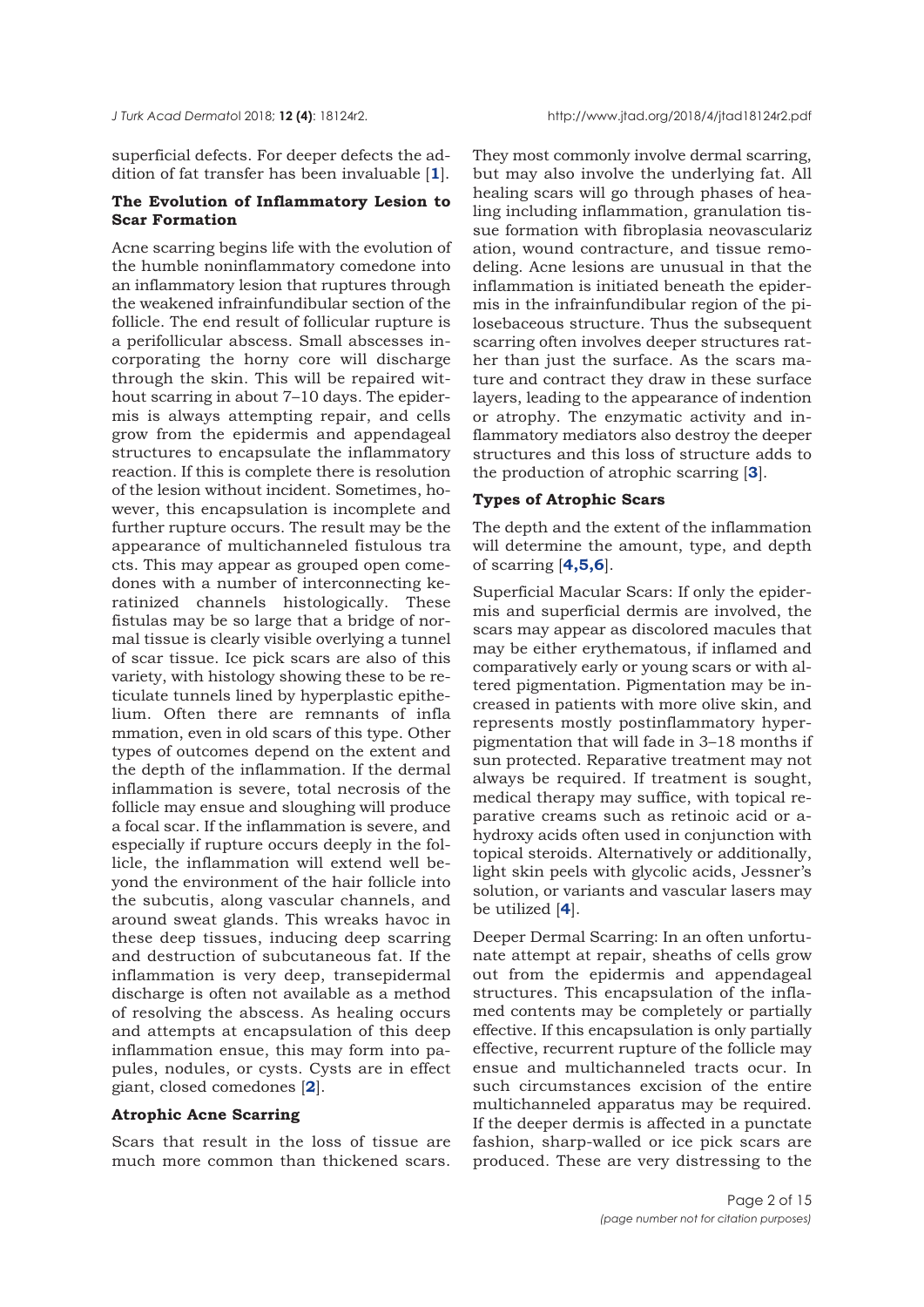patient and are probably the most resistant to corrective techniques. If there is more extensive dermal damage linear or broader troughed scars may result. It is also important to conceptualize where in the skin the scar is occurring from its appearance. A well-defined linear troughed scar is a dermal event and will benefit from dermal augmentation. A large ill-defined divot is not predominantly a dermal event, but is deeper and needs subcutaneous filling agents [**[5,6](#page-13-0)**].

Perifollicular Scarring: Follicular or perifollicular acne inflammation produces hypopigmented papular scars from destruction and attenuation of collagen and elastin fibers in the tissues surrounding the hair follicles. This is most common on the trunk [**[5](#page-13-0)**].

Fat Atrophy: Facial fat is destroyed by the inflammatory mediators at work in the deep cystic activity of acne lesions. The cystic lesions are also space occupying and their eventual resolution will leave a void that cannot be filled by the atrophied subcutaneous tissues. Instead the tissues are drawn in from surface layers, and this effect is worsened by the contracture of the scarring around these cysts. Lipoatrophy occurs in a general way as a result of the aging process. The sharpness of the convexities of the cheeks, chin, and frontal bossing diminish and the concavities of the preauricular, temples, inframalar, and perioral tissues become exaggerated [**5**].

Post acne scars are polymorphic and various types of scars usually coexist in the same individual as below. It is very important that each scar be assessed individually and treated accordingly. The method of the intervention depends on the types of the scars, overall appearance of the face and budgets of the patient. Ice pick scars are narrow, deep sharply marinated epithelial tracts that extend vertically to the deep dermis or subcutaneous tissue. The skin looks as if it has been pierced by an ice pick or sharp instrument. Ice picks scars seem to make a small, deep, "hole" in the skin. They are the most common acne scars that occur on the cheeks and have a "punctate" appearance. Ice pick scars develop after an infection from a cyst or other deep inflamed skin tissue and its way to the surface leaving a long column-like scar. Rolling scars are distensible, depressed scars with gentle sloping edges. Roling scar are shallow depres-

sions that are best appreciated with a change in surface lighting. They can vary in size and often coalesce with neighboring rolling scars. Rolling scars are shallow, wide and have a subdermal fibrous tether. These scars are caused by damage under the surface of the skin. They give the skin a wave-like appearance. Boxcar scars are angular scars with sharp vertical edges, and resemble the scars left by chicken pox. They may be shallow or deep, punched out, wide at the surface and at the base are most often found on the cheeks and temples7. Hypertrophic scars are elevated, fibrotic scars, more common in males and frequently seen in the mandibular area of the face and back of the chest. Often the result of severe acne, they generally stay within the boundary of the original wound, and may decrease in size over time. Keloids are seen more often in acne lesions. They are seen more often in males, on the back and chest [**[6](#page-13-0)**].

### **Treatment of Postacne Scarring**

There are some central tenets in the treatment of acne scarring, the first being that there is no general cookbook available to treat every patient. Each scar and each patient must be treated individually and on their merits according to the patient characteristics and the scar characteristics. Scar topography is usually the most important and variable characteristic. A sharply punched out scar will not be treated in the same manner as a linear scar or a grossly atrophic zone. Patient characteristics such as skin type and amount of disease are also of importance. A patient with olive skin and 3 gently atrophic scars will not be treated in the same way as a patient with pale skin and 50 such scars. The second tenet is that scars are not removed except by excisional techniques; the contour is modified and normalized but the scar remains. This may be difficult to explain to the patient. The treatment may require revision or secondary procedures to optimize results. Contour correction requires a certain degree of judgment that may need fine tuning. Third, it is not useful to attempt the treatment of postacne scarring unless knowledge is obtained of many of the described techniques, because treating acne scars is difficult and unrewarding if not optimally addressed. We can use dermabrasion, needling, subcision, punch techniques, rhytidectomy, fat transp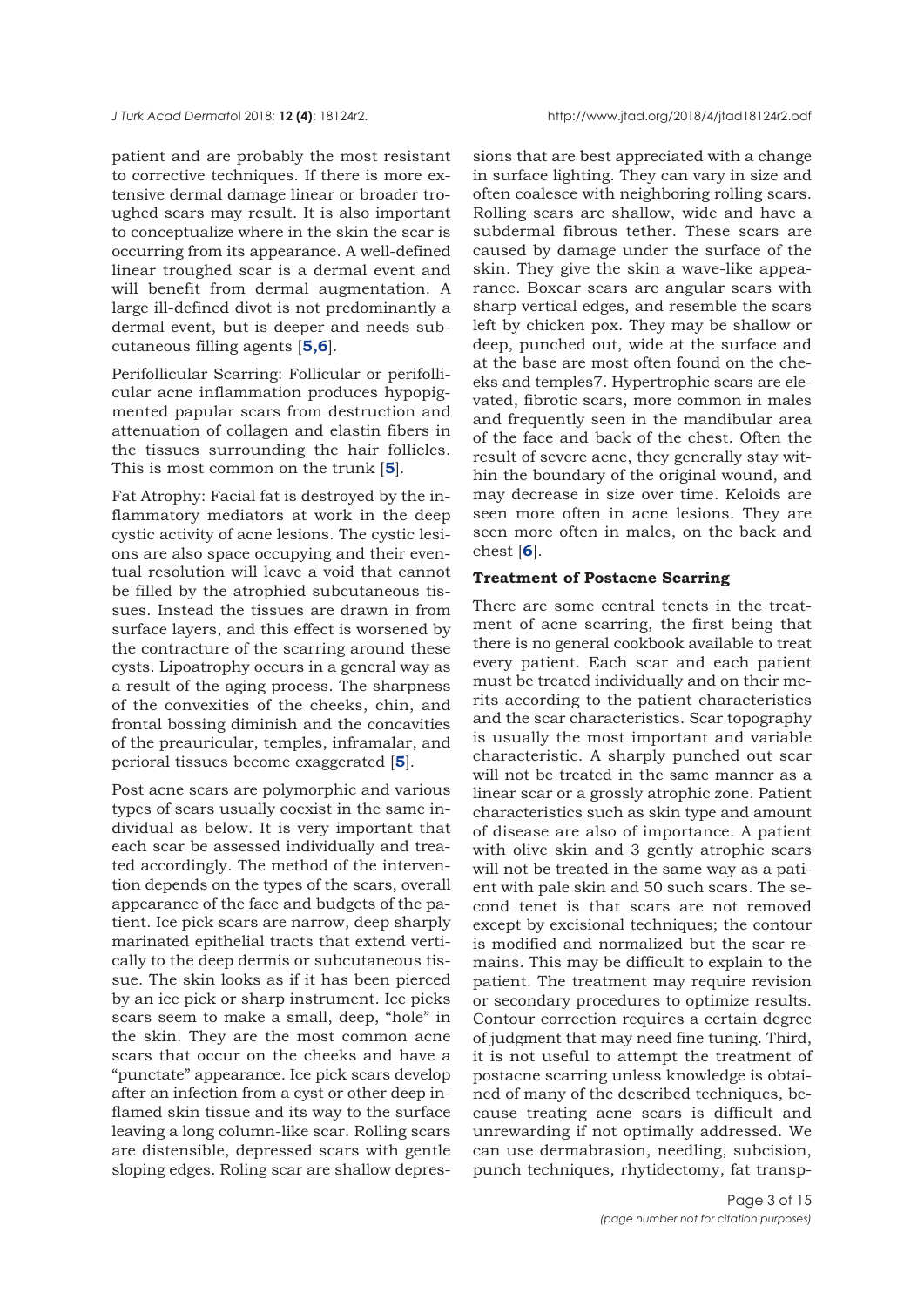lantation, fillers, lasers, radiofrequency, chemical peeling, CROSS technique and PRP ve scar treatment according tos car characteristics (**Table 1**) [**[7,8,9,10,11,12,13](#page-13-0)**].

# **Treatment of Atrophic Acne Scarring**

# **Dermabrasion**

Ffor the modern applications of dermabrasion through the work of Kromayer at the turn of the century. Kurtin and other dermatologists in the 1950s, and Yarborough and many others in the 1960s through the 1980s. More recently dermatologists have been active in the literature on abrasive treatment and on appropriate anesthesia for this procedure. Dermabrasion can be performed with a variety of devices. Sandpaper has been used, but has largely been replaced by machine-driven techniques. These machines are capable of high torque, delivering steady even dermabrasion with a serrated wheel, diamond embedded fraises, or wire brush end pieces. These end pieces are graded from fine—producing a light abrasive procedure to coarse—producing a more substantial effect. The choice of handpiece is directed both by operator preference and by the particular patient profile. The procedure is performed on frozen or tumesced facial skin and taken into papillary dermis, or in areas of more severe scarring, into reticular dermis. Dermabrasion may be performed on top of  $CO<sub>2</sub>$  laser resurfacing and seems to speed healing in a similar fashion to the erbium laser. While this procedure certainly has been the mainstay of acne scar revision for many decades, it has been somewhat overtaken by the considerable hyperbole and some real advantages of laser resurfacing. While laser resurfacing is technically an easier procedure and is less bloody than dermabrasion, good comparative studies of these two resurfacing procedures are lacking. For many candidates with acne scarring, dermabrasion remains a good alternative to lasers. Dermasanding has recently been added utilizing drywall/ plaster sanding screen or moistened silicone carbide sandpaper to manually dermabrade the skin. All dermabrasion techniques, as with other resurfacing techniques, are at their best in the treatment of dishlike rather than ice pick scarring, and are best in fair skinned or very dark patients. Aggressive therapy is associated with a higher complication rate, and it is best to advise multiple dermabrasions or ancillary techniques such as punch grafting or excisional techniques. Microdermabrasion utilizing aluminum oxide crystals has been touted as being useful in the treatment of facial scarring. In this method, small crystals of aluminum oxide are expelled from a nozzle toward the skin, abrading it in a series of microlacerations, and then used crystals are aspirated back from the skin surface and discarded. Multiple treatments are required and its efficacy in the treatment of acne scarring remains somewhat unclear. It is most successful when used to soften scar edges in superficial atrophic scars of the rolling or boxcar subtypes [**[14](#page-13-0)**].

**Chemical Peeling:** While light chemical peeling has been utilized for many years by dermatologists for active acne, chemical peeling is not useful for anything more severe than

| Erythematous scars                   | Ice Pick Scars                                                                                                                         | Boxcar scars                                                                                                                      | Rolling scars                                                                                                                                                                    |
|--------------------------------------|----------------------------------------------------------------------------------------------------------------------------------------|-----------------------------------------------------------------------------------------------------------------------------------|----------------------------------------------------------------------------------------------------------------------------------------------------------------------------------|
| Vascular lasers:<br>PDL, KTP and IPL | Generalized: Ablative and<br>nonablative lasers, micro-<br>needling and PRP, radiofre-<br>quency; microneedle or<br>fractional bipolar | Generalized: Ablative and nonab-<br>lative lasers, microneedling and<br>PRP, radiofrequency; microneedle<br>or fractional bipolar | Generalized: Ablative and<br>nonablative lasers, micro-<br>needling and PRP, radiofre-<br>quency; microneedle or<br>fractional bipolar<br>Dermabrasion and chemi-<br>cal peeling |
|                                      | Individual: Punch excision,<br>CROSS technique                                                                                         | If shallow: Dermabrasion and<br>chemical peeling                                                                                  | Individual: Injectable fil-<br>lers, subcision7                                                                                                                                  |
|                                      |                                                                                                                                        | Individual: Injectable fillers,<br>punch elevation, punch excision                                                                |                                                                                                                                                                                  |
|                                      |                                                                                                                                        | If narrow: CROSS technique                                                                                                        |                                                                                                                                                                                  |

**Table 1.** Acne Scarring Treatment Algorithm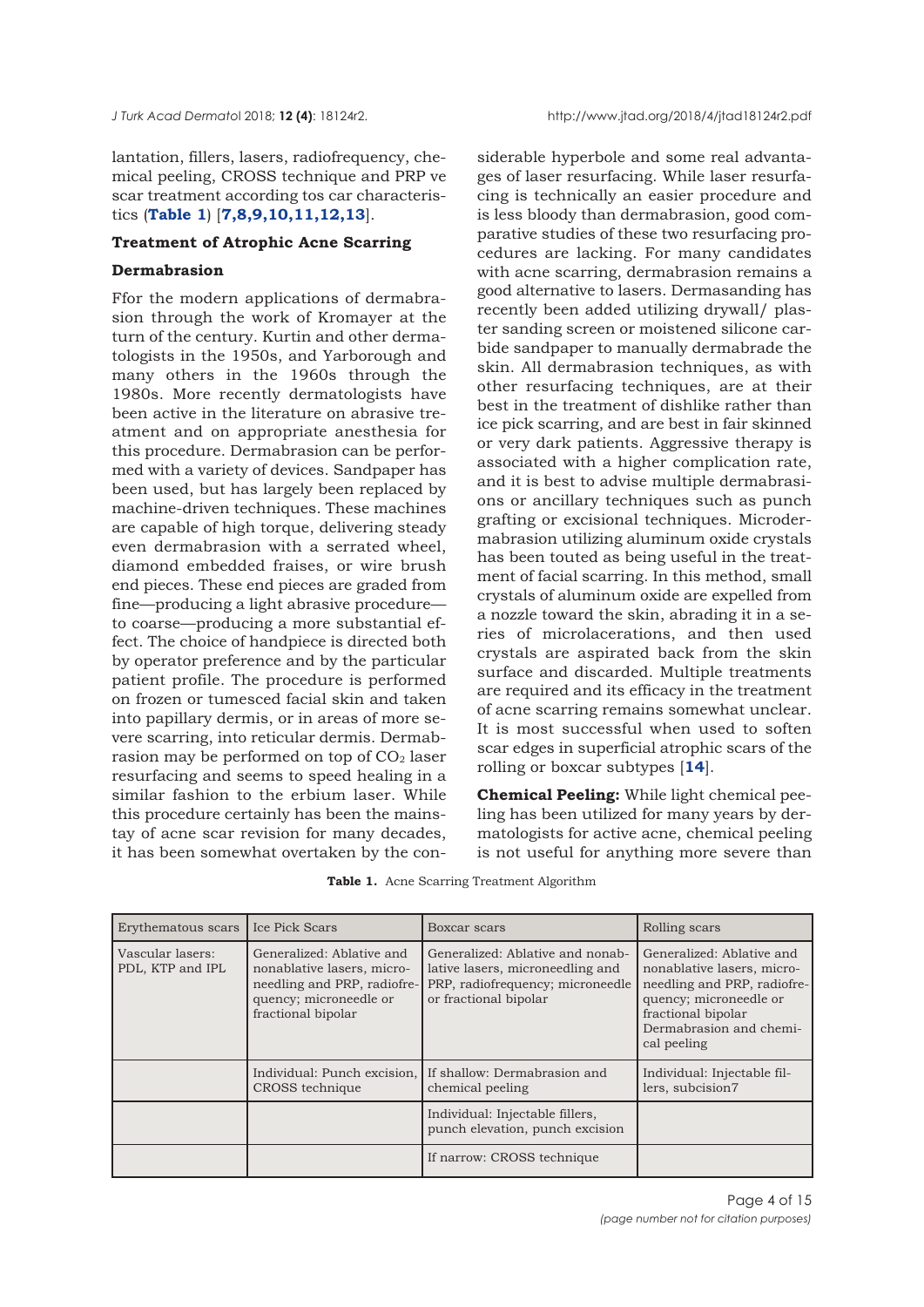the mildest acne scarring. Repeated light peels with variations of resorcinol salicylic acid, lactic acid, TCA or stronger glycolic acid peels do help mild scarring, and probably is the treatment of choice for this early superficial scarring. Home regimens incorporating the daily use of fruit acids and retinoic acid are also useful. More severe scarring will temporarily improve with the edema engendered by stronger peels, but as this abates so does most of the improvement. There have been great advances in peeling techniques with standardization of peel concentrations, augmentation of peeling agents, and the introduction of peeling pastes, and some long-term improvement can occur, but it is the least likely of the resurfacing techniques to improve the acne-scarred patient (**Table 2**) [**[15](#page-13-0)**].

**Laser Resurfacing:** It is an effective treatment and is easier to use than other modalities. Different types of lasers are very useful in treating scars, except for deep ice pick scars. Pulsed and scanned  $CO<sub>2</sub>$  lasers have caused an increase in resurfacing procedures. The technique, largely introduced by dermatologists, has spread to many other disciplines. However, despite some limitations, lasers seem to be the major resurfacing tools for acne scarring carrying us into the new millennium. It has to be said that the public, the press, laser companies, and the medical profession have all shown rather excessive enthusiasm for the relatively new technique of laser resurfacing. The extent of complications such as late hypopigmentation and scarring is now being reported for  $CO<sub>2</sub>$  laser, problems

shared with other resurfacing procedures. Another inherent problem of the  $CO<sub>2</sub>$  laser system is delayed healing, specifically the inflammatory or "lag" phase. There are two methods of dispersing the heat created by the interaction of the laser beam with tissue. The first is by instantaneous ablation, where the energy is converted to a superheated plume. The second method involves transmission of the heat by a mixture of scattering and direct transmission of unabsorbed energy. This second method of heat dissipation leads to necrotic thermally damaged tissues at the base of the wound that must be removed before epidermal regrowth can ensue. This translates into prolonged healing and erythema. The search for a laser able to minimize this transmitted energy began with shorter pulsed CO2 lasers then microsecond domain  $CO<sub>2</sub>$  lasers, but recently the emphasis has turned to the less thermally active erbium laser. Erbium laser is 10 times more avidly taken up by water than  $CO<sub>2</sub>$  laser, leading to more complete ablation of tissue and producing only a very fine layer of thermal damage. Estimates vary, but most investigators suggest that 4– 5mm of tissue are removed per joule of fluence. With an epidermis between 60 and 100mm in thickness, somewhere between 15 and 25 J of energy is required for complete epidermal ablation and access to the papillary dermis. This may be accomplished by stacking a number of passes with a low-power laser or overlapping the pulses to achieve this stacking, either freehand or with a computerized scanning device. As useful as these techniques have been for their ablative effect

**Table 2.** Acne Scarring Treatment Algorithm with Chemical Peeling

| <b>Scarring Types</b>                                                                                                        | <b>Chemical Peeling Agents</b>                                                                                                                                                        |
|------------------------------------------------------------------------------------------------------------------------------|---------------------------------------------------------------------------------------------------------------------------------------------------------------------------------------|
| Very superficial: Destrucion of the stratum corneum<br>without creating a wound below the stratum granulo-<br>sum            | Glycolic acid 30-50% applied briefly for 1-2 minutes,<br>Jessner solution applied 1-3 coats, and TCA 10%.                                                                             |
| Superficial: Destruction of part or all of the epidermis,<br>anywhere from the stratum granulosum to the basal cell<br>layer | Glycolic acid 50-70% applied for a variable time $(2-20)$<br>minutes), Jessner solution applied in 4-10 coats, and<br>TCA 10-30%.                                                     |
| Medium Depth: Destruction of the epidermis and part<br>or all of the papillary dermis                                        | Glycolic acid 70% applied for a variable time (3-30 mi-<br>nutes), TCA 35-50%, augmented TCA (CO2 plus TCA<br>35%; Jessner solution plus TCA 35%; glycolic acid 70%<br>plus TCA 35%). |
| Deep: Used for destruction of the epidermis and papil-<br>lary dermis, extending into the reticular dermis:                  | Phenol <sub>15</sub>                                                                                                                                                                  |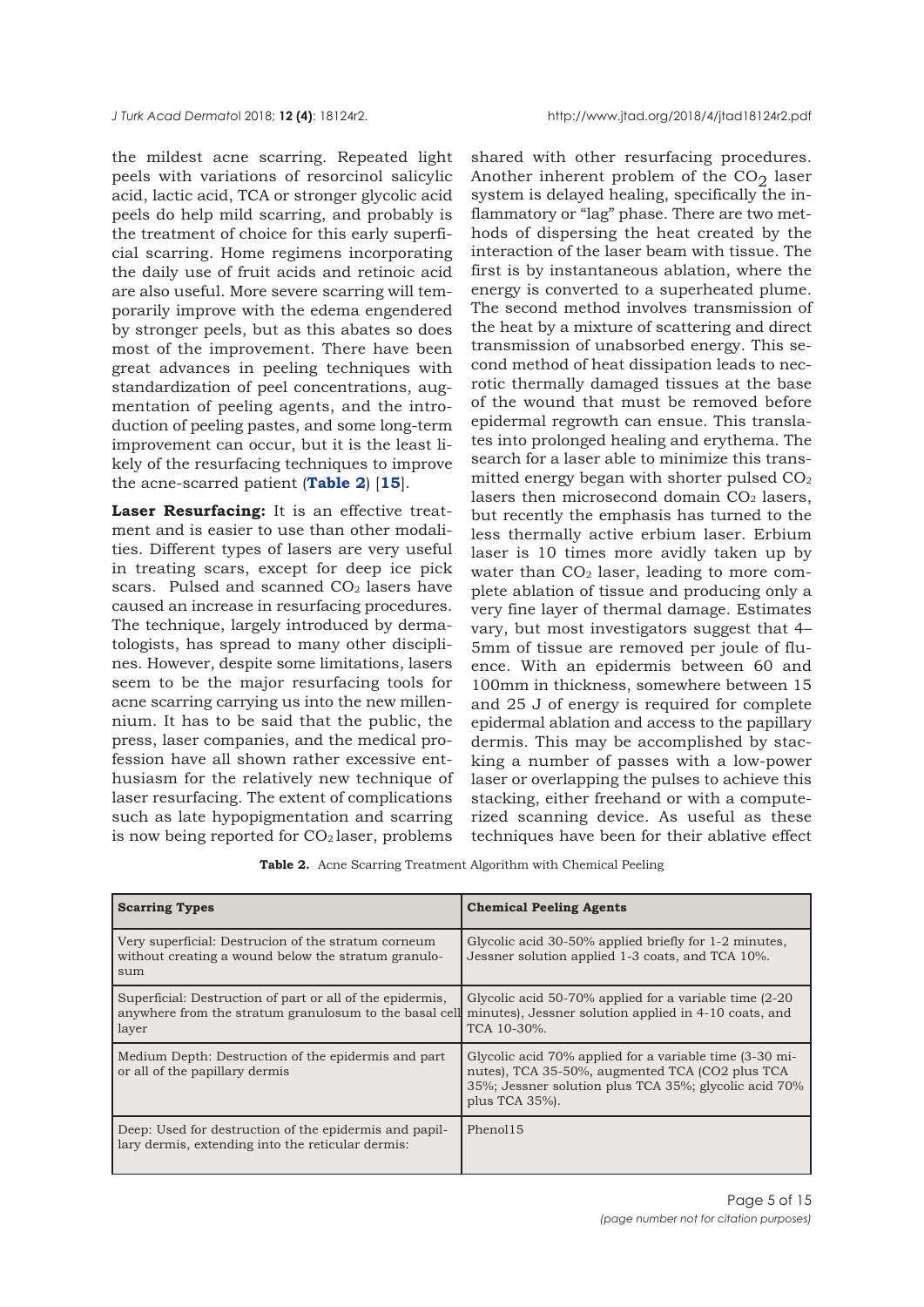in other diseases, their effect on acne scarring needs to be critically examined. First, just how well resurfacing works for acne scars seems to vary widely in the literature. Some experienced practitioners claim excellent results, others less so. Although resurfacing procedures still are central to our current treatment of postacne scarring, we lack some understanding of exactly how they exert their beneficial effects. Resurfacing procedures may be thought of as having both horizontal and vertical treatment vectors on tissue. Whether resurfacing works by vertical ablation of shoulders of scars and rhytides or whether these techniques work by a horizontal "tightening" of tissues by the laying down of an organized layer of collagen parallel to the skin surface has been the topic of substantial debate. Possibly both opinions are correct in part, and possibly of different importance with different resurfacing tools— CO2 lasers and chemical peeling being more horizontal, while dermabrasion and erbium laser perhaps being more vertical. However, no amount of stretching out or ablating deep dermal and subcutaneous structural loss with resurfacing tools will deal with severe atrophic scarring, and the likely outcome of overly aggressive therapy is an increased complication rate, especially scarring and hypopigmentation. True long-term hypopigmentation is likely with any deep-wounding agent that requires healing of the reticular dermis. Although good comparative statistics are lacking, complications postresurfacing in patients with acne scarring appear more common, possibly emanating from attempts often made to deeply treat these patients. This hypopigmentation is a late event and probably represents late and deep dermal fibrosis. "Pseudo-hypopigmentation" appears to be very common and represents nothing more than removal of sun-damaged blotchy coloring by the laser and a line of demarcation existing between treated and untreated skin. With earlier  $CO<sub>2</sub>$  lasers it was difficult to forge reproducibility between operators and even consecutive patients with the same operator. Collimation helped considerably allowing the distance from the skin to cease to be a variable. The scanners and automated handpieces also have been of great use in removing horizontal hand speed as a variable and we have reached a point where we are able to compare treatment parameters with reasonable accuracy. The understanding that total fluence delivered to a region as a measure is vital for comparison purposes rather than passes, power per pulse, and computer scanner settings has been a major advance. The erbium laser has allowed a precision of ablation that we have not seen before with other modalities. However, considerable inaccuracies and difficulties of comparison exist with this laser system, revolving around the difficulty of defining end points and the requirement for multiple passes. Erbium lasers are typically able to produce 1–3 J/pulse. This energy is translated into fluence levels dependent on the spot size. When using spot sizes sufficiently large to treat broad facial areas, fluence generated in a single pulse is often inadequate to penetrate through the epidermis and impact the papillary dermis. Thus reliance is made on multiple passes to reach the required depth. However, the end points are so difficult to define with erbium laser that one battles to know where a first pass differs from a third pass or a fifth pass. Scanners have been of little help with this problem. An alternative method to pulse stacking is to rely on the overlapping of pulses. Erbium lasers have a top hattype profile to the pulse, so where pulses are overlapped this section has the added contributions of the two pulses, that is the pulse is effectively doubled in the overlapped area. If this region is overlapped by the following pulse and is overlapped by the row of pulses above and below the current row of pulses then a contribution of three or more pulses on an individual spot will triple or quadruple the fluence to that area. Thus in a single overlapping pass by hand or scanner, an effective fluence is delivered to exert treatment to epidermis and dermis. The use of both CO2 and erbium lasers in a combined fashion has recently become fashionable and has some merit in the treatment of postacne scarring. This may be delivered concomitantly by using the  $CO<sub>2</sub>$  laser during the erbium pulsing or more commonly sequentially, with erbium laser used as the final pass or passes to remove the thermally denatured tissue left from previous  $CO<sub>2</sub>$  laser passes. This limits the thermal damage left in tissue, as most of this tissue is vaporized. This in turn allows faster healing with less temporary sequela as compared to  $CO<sub>2</sub>$  laser alone. A novel approach to the problem of a healing epidermal wound is to be found in the recent advent of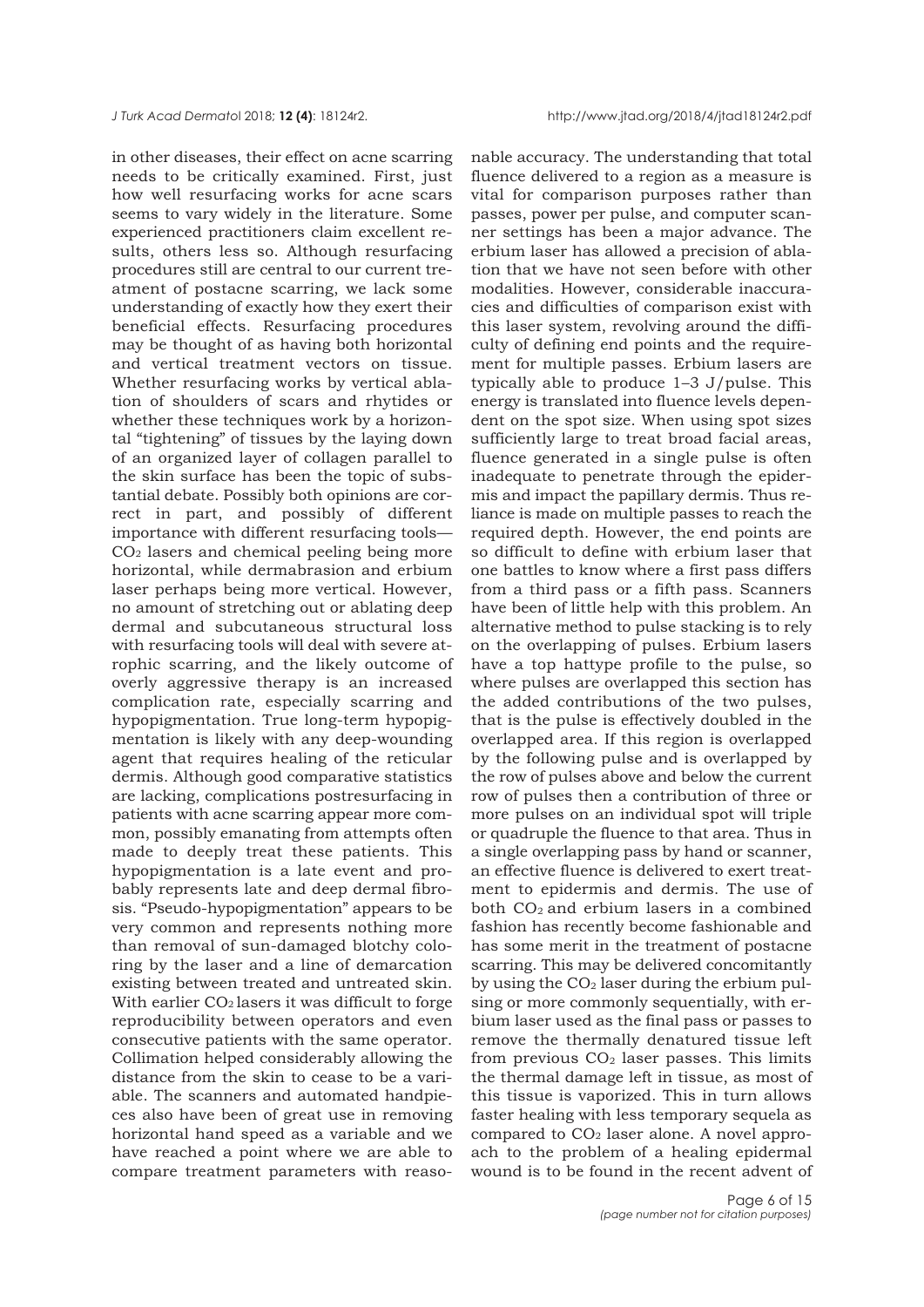nonablative resurfacing. Both Q-switched 1064 nm Nd: YAG and 1320 nm Nd: YAG lasers have been used for this technique. Although there are no studies on its effects on scarring, this technology is theoretically attractive for patients with postacne scarring of certain types where the dermis is mostly affected and the epidermis spared. If this technology can eventually be shown to be safe and effective it may hold promise for these patients. Another change in approach is the use of radiofrequency devices to ablate the skin. These devices may allow a similar effect to laser resurfacing but are cheaper devices that appear reasonably safe to use with a relatively short recovery time, although only early studies are available.  $CO<sub>2</sub>$  and Er: YAG lasers are the most commonly used ablative lasers for the treatment of acne scars. Er: YAG laser reduces damage to surrounding structures, with the laser energy being confined to a more superficial depth. The most commonly used nonablative lasers are the 1320/1064-nm Nd: YAG and the 1.450-nm diode lasers. Clinical outcomes for scars range between 20% and 30% mean improvement. Recovery and side effects are favorable compared with ablative lasers [**[16,17](#page-13-0)**].

**Fractional photothermolysis:** The treatment delivers a series of microscopic laser spots. In nonablative fractional photothermolysis, the epidermis is coagulated, but the stratum corneum remains structurally intact. One of the most important lasers to use this technology is the 1550-nm erbium fiber glass [**[18](#page-13-0)**].

**Radiofrequency:** A revolutionary method of scar therapy is microneedling RF. This process is gentle, resulting in the disappearance of 25-75% of scars. Temporary erythema may occur [**[19](#page-13-0)**].

**CROSS technique (Chemical reconstruction of skin scars):** It is the most successful treatment for deep scars. Cross involves the application of TCA in high concentrations like 90% onto focal areas of acne scarring. Excellent results can be seen in almost all patients after 5-6 treatment sessions. It is well tolerated, recovery is quicker than that with laser. It may be combined with other treatments like laser [**[20](#page-13-0)**].

**Rhytidectomy:** Patients often will show how they would like their skin improved by stretching it flat, dragging it upwards and laterally

in the direction of their ears, and physician and patient alike may feel that the patient would benefit from a rhytidectomy. However, this is not often successful, as scars tend to return within a few months. If true tissue laxity exists along with acne scarring, then these patients may benefit, but this is an uncommon finding. Moreover, if patients are gaunt as a sequela from their acne scarring, rhytidectomy will often make them more so [**[21](#page-13-0)**].

**Undermining of Scars (Subcision):** This technique involves undermining of acne scars, breaking up the scar, detaching it, and releasing the surface from deeper attachments. This procedure produces a pooling of blood under the defect. The blood acts as a spacer, keeping the scar base from immediately reattaching to the surface layers. The subsequent organization of this blood clot induces longer term correction by the formation of connective tissue. Correction of the defect after one treatment is partial. Successive treatments appear to produce further improvement. Undermining scars is not new and for many years has been used as an adjunct to Fibrin foam or Fibrel implantation, dermal grafting, and microlipoinjection. As a standalone corrective technique it has only recently been described as subcision or dermal scarification. Many types of contour defects are cited as valid indications for these undermining techniques, including depressed distensible and bound down scars, depressed skin grafts and surgical wounds, wrinkles, depressed contours such as malar grooves, and cellulite dimples. However, it is invaluable, and probably at its best in the correction of acne scars, with most atrophic varieties improving with one to three treatments. This technique may be readily combined with resurfacing. It allows the practitioner to help all levels of scarring, but especially allows patients with mild to moderate scarring to escape with less resurfacing than would appear at first glance to be necessary. A probe, either a sharp hypodermic needle or a blunt cannula, is inserted under the skin immediately subdermal adjacent to the scar and aimed at that level until it abuts resistance at the scar. The inserted instrument is designed to match the size of the scar, usually no. [**[19,20,21](#page-13-0)**] in size. An initial backward and forward motion much like the tunneling of a liposuction procedure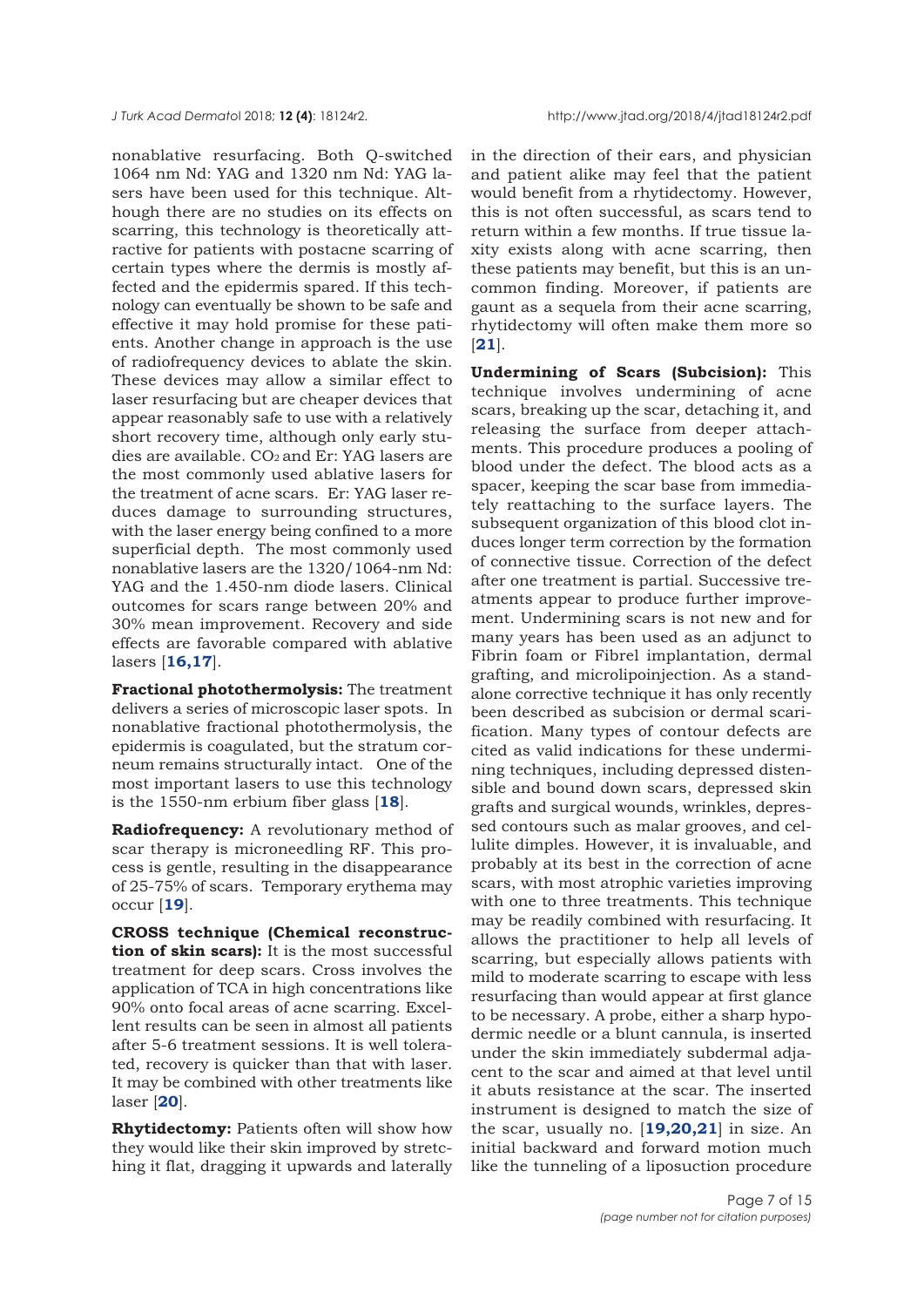is used, but after resistance to tunneling starts to decline and the scar is almost freed from the surface the direction is changed. The instrument is now passed sideways in a sweeping action to complete the freeing up of the skin from its base. The depression should be seen to visibly lift at the completion of the procedure. There should be some minor bleeding under the scar, and this is felt to be important in the degree of improvement gained. Contraindications are few, but include active acne cystic disease under the scar, bleeding diathesis, and active infection. There are some predictable sequelae such as bruising and swelling present for 1–2 weeks. Complications include acneiform cystic lesions that may follow disruption of acne sinus tracts and may require low dose intralesional steroid injection with or without antibiotics. A range of responses ranging from partial to excessive is seen. Partial response is usual, while excessive response is seen in 5–10% and may require topical or dilute intralesional steroids. A strange type of excess response is a doughnut shape that may occur if a sharply punched out scar is too widely undermined. It has a reported success rate of 50-60% in the treatment of rolling scars. Short-term outcomes are superior to dermal fillers. A probe such as sharp hypodermic needle, blunt cannula or Nokor needle is inserted under the skin immediately subdermal adjacent to the scar. It may be readily combined with resurfacing procedures like lasers [**[21,22](#page-13-0)**].

**Subcision-suction method:** Among therapeutic modalities of acne scars, subcision is a simple, safe procedure with a different and basic mechanism for correcting atrophic and depressed scars. Subcision releases scar surfaces from underlying attachments and induces connective tissue formation beneath the scar directly, without injury to the skin surface. Therefore, subcision is a valuable method, but due to high recurrence rate, its efficacy is mild to moderate. To increase the efficacy of subcision, a new complementary treatment of repeated suction sessions was added at the recurrence period of subcised scars. In this before and after trail, 58 patients with mild to severe acne scars of various types such as rolling, superficial and deep boxcar, pitted scars were treated by superficial dermal undermining, with mainly 23 guage needles. The protocol for suctioning was: start of suction on third day after subci-

sion for flat and depressing subcised scars and its continuation at least every other day for 2 weeks. Forty-six patients followed the protocol completely, had 60–90% improvement in depth and size of scars (significant improvement) with mean: 71.73%. 28.2% of them had '80% improvement or more' (excellent improvement). Twelve patients started suction late and/or had long interval suctionsessions, had 30–60% improvement (moderate improvement) with mean: 43.75%. Freq uent suctioning at the recurrence period of subcision increases subcision efficacy remarkably and causes significant and persistent improvement in short time, without considerable complication, in depressed scars of the face. Therefore, subcision-suction method is introduced as a new effective treatment[**[23](#page-14-0)**].

**Deep Autologous Filler Agents for Atrophic Acne Scars:** When deeper defects are the concern then dermal grafts and autologous fat transfer techniques should be employed. With deep atrophic scarring, just treating the surface will give a temporary and incomplete result as the initial swelling and euphoria subsides, revealing continuing tissue deficiency. Furthermore, dermal and fat transfer techniques may also be employed at the same time as resurfacing techniques. By the use of such a combined approach to scarring of deep and superficial types, excessive surface treatment is avoided and the consequent risk of complications is diminished. Initially fat transfer was not considered a useful technique in the treatment of scarring, but refinements in understanding and technique have occurred and its place has assumed importance. It is true that superficial scarring is not an indication for a deep filling agent, as the dermis is a busy place with many tightly packed structures. A scarred dermis is also not a nourishing spot for a fat transplant. The role of fat is as a deep volume augmentation, a foundation for the tissue to sit on. This allows the operator to concentrate on the more superficial assault on the dermal component of the scar by resurfacing or by more superficial dermal augmentation techniques [**[24](#page-13-0)**].

**Punch Techniques:** There are many scars that are not amenable to pure resurfacing procedures such as dermabrasion, erbium laser, or CO<sub>2</sub> laser. These include scars with a very white atrophic base, as well as sharply punched out ice pick scars and some chic-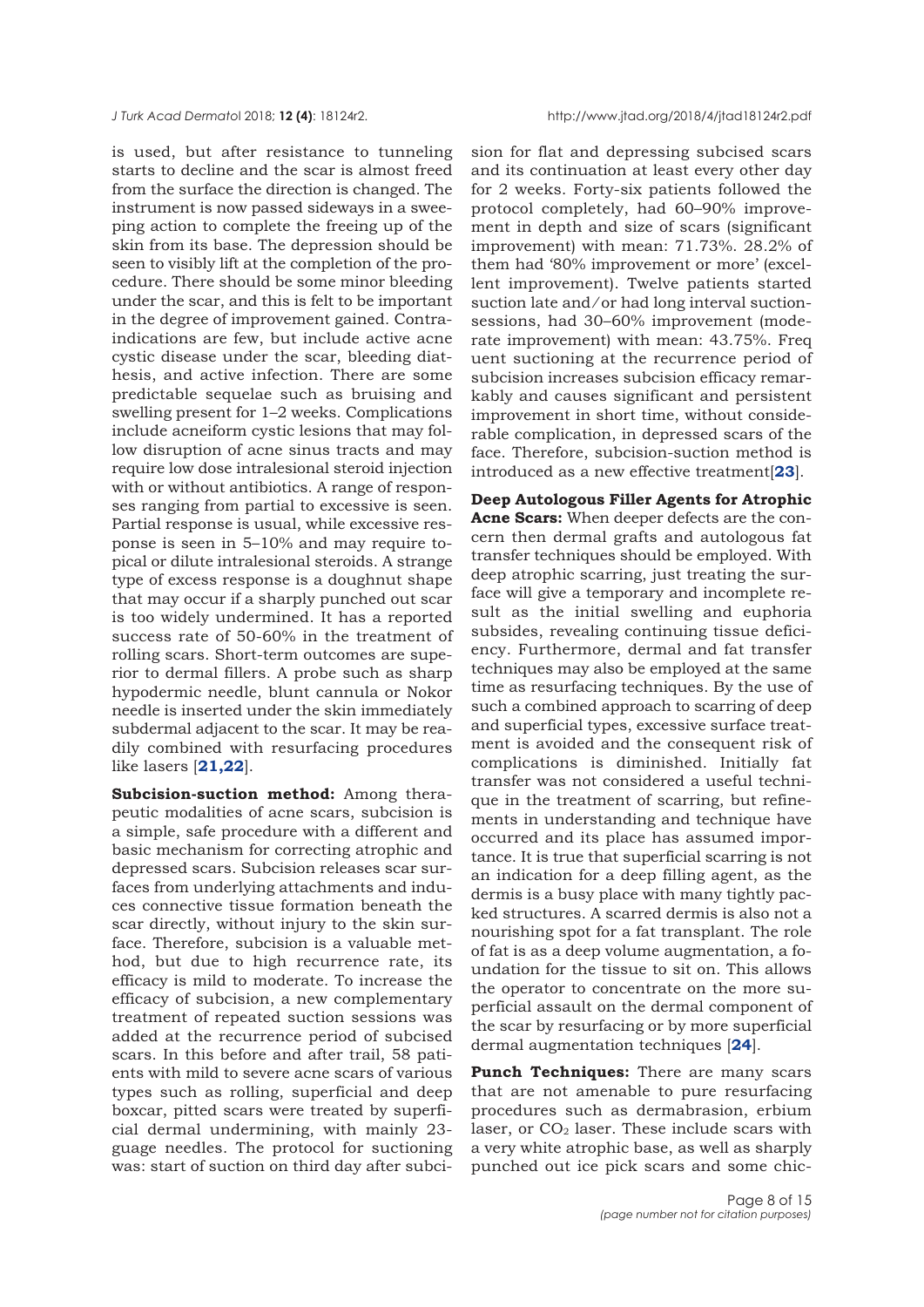#### *J Turk Acad Dermato*l 2018; **12 (4)**: 18124r2. http://www.jtad.org/2018/4/jtad18124r2.pdf

kenpox or postherpetic scars. These are amenable to punch removal techniques such as punch excision, punch elevation, and punch replacement. One needs a wide variety of different-size punches if one is to use punch methods of scar correction-from 1 mm in size, in increments of 0.25 mm, up to 3 mm. It is then possible to remove only the scar with a very small margin of normal tissue. They should be sharp, straight-walled, and seamless. Punch excision removes a pitted scar with a straightwalled disposable or hair transplant punch that is slightly larger than the scar being addressed. The site may then be allowed to heal by second intention or sutures may be placed to oppose the wound. More than 40 years ago it was noted that biopsies performed at the time of dermabrasion were extremely hard to detect once the dermabrasion had healed. Caver described that dermabrasion after excision

but before closure improved the subsequent scar appearance. Gravelink and White have recently advocated simultaneous resurfacing with a CO<sub>2</sub> laser and punch excision. Alternatively the scar may be excised and followed by resurfacing 4–8 weeks later. Resurfacing has been shown to blur scars and may even totally eradicate them if performed in this window of opportunity of 4 and 8 weeks posto peratively. In a study by Harmon et al. findings showed that α and β4 integrin subunits show linear staining along the basement membrane zone before dermabrasion, while after dermabrasion intercellular staining throughout the spinous layers of the epidermis is seen. In the dermis, collagen fibers are seen to be sparse and disorganized before dermabrasion, but become unidirectional and parallel to the epidermal surface after dermabrasion. This increased fibroblast activity may be related to an upregulation of tenascin expression. Tenascin is an extracellular matrix glycoprotein, which among other actions interferes with integrin and mediated fibroblast attachment to fibronectin and is expressed before keratinocyte and fibroblast migra tion in fetal wounds. When biopsy specimens are taken early after primary wounding, there is diffuse staining of tenascin throughout the papillary and reticular dermis as there is soon after a dermabraded scar. However, if the biopsy is performed 6–8 weeks later, tenascin expression is localized along the primary incision line, while diffuse staining is still seen

throughout the papillary and reticular dermis. Thus it appears that dermabrasion (and by inference other resurfacing procedures such as lasers) alters cell-to-cell and cell-tomatrix interaction within the epidermis and the dermis, and between these layers, inducing a decreased potential for scar formation. Thus resurfacing at the time of punch techniques or 4–8 weeks after the procedure is likely to truly blur or remove evidence of scarring. One caution is that inactivity of the acne is paramount if one is to successfully excise scars. If the acne is active, excising the scar, leaving cystic remnants, may incite postoperative cyst formation with untoward cosmetic outcomes of pointing or wound dehis cence, with consequent scar widening. Punch elevation is a variation of other punch techniques except that the scar that is punched out is not discarded. The tissue cylinder is incised down to the level of the subcutaneous fat. The scar is allowed to float up until it as the same level as the surrounding skin. If it does not rise easily it may be transected free at the level of the fat. The cylinder of tissue will fix in place by the patient's serum and sit as a graft, held in position by a little surgical tape. Resurfacing can be performed 4–8 weeks later if required. However, this is quite a limited technique, relying on adequate texture and color of the floor of the scar, which is rare. Punch replacement grafting is probably the best of these techniques for sharp-walled or deep ice pick scars. This technique has been used for several decades in dermatology. This technique is quite painstaking, as often 20 or more replacement grafts are required in a single session, but is usually worthwhile, as it often yields the best results for difficult sharply defined scars. The scar is punch excised as with the punch excision technique. The scar is discarded and is replaced with a slightly larger full-thickness skin graft, usually from the postauricular area. Unless the graft is traumatized it will usually survive well. Some of the grafts will heal level with the skin surface and some will be elevated. Resurfacing may be performed 4–8 weeks later in order to flatten the grafts and to further blur the margins. Eventually after some months the grafts become very difficult to locate. Occasionally several sessions of punch replacement grafts are performed several weeks apart. Selected patients with relevant scarring will respond better to punch replace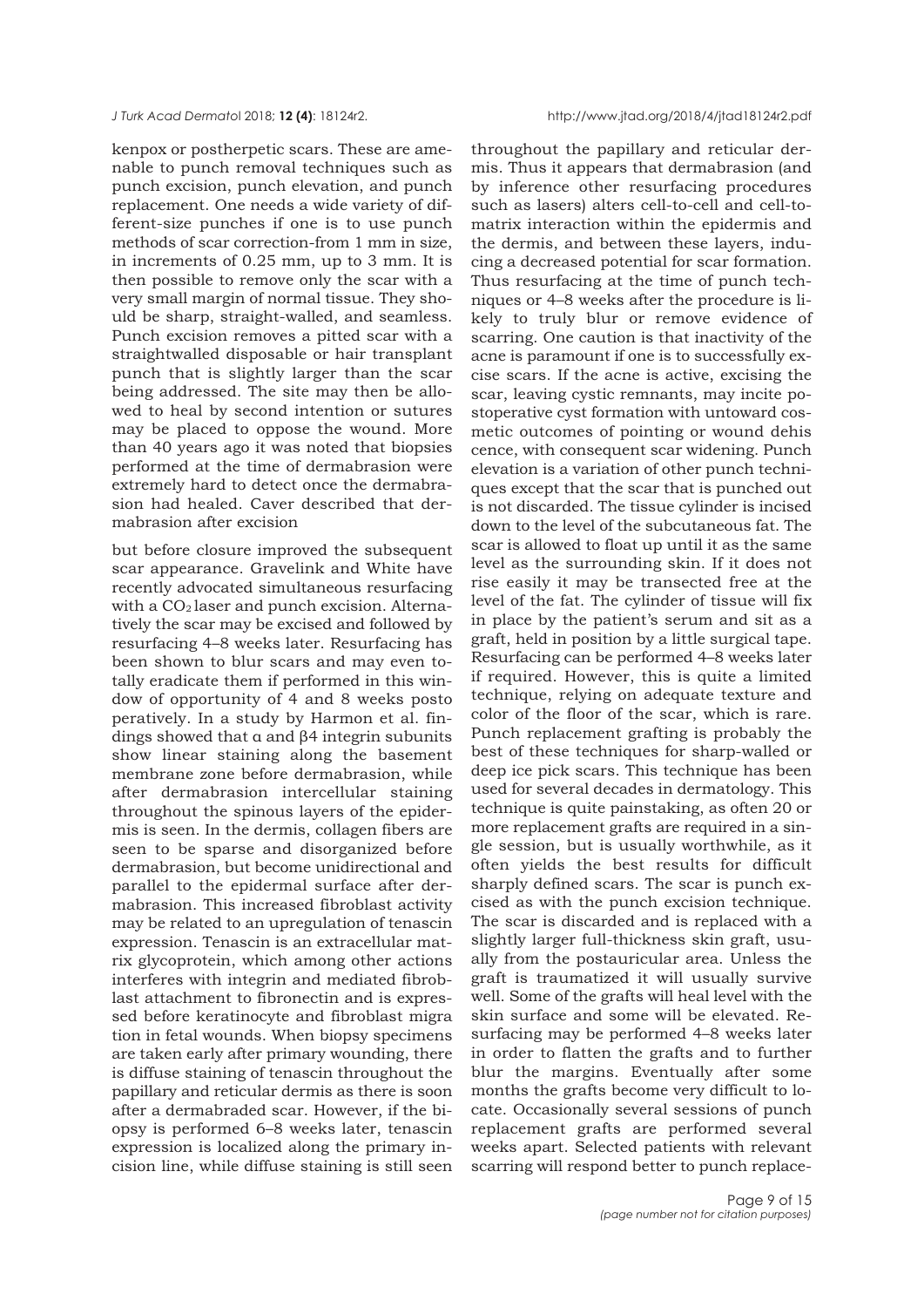ment grafting and resurfacing than they would with resurfacing alone. Punch replacement grafting allows the deeper scars to be treated by grafting so that less aggressive resurfacing may be practiced. It is useful for deeper and ice pick scars. A punch excision, approximately equal to the scar size, is first performed. We can do punch excision and closure, if our scar size more than 3.5 mm; secondly we can prefer punch incision and elevation, if depressed scar has normal surface texture; thirdly we can do punch excision and grafting, if our scar size more than 4 mm [**[25](#page-13-0)**].

**Dermal Grafting:** A dermal graft is a strip or a section of dermis removed from one skin region and transplanted to replace lost dermis in another region. This permanent autologous collagen may be used to correct a linear or other deep dermal scar. The donor site is often the retroauricular fold, but may be wherever an unobtrusive scar may be left. Under local anesthetic, resurfacing via an infrared laser or dermabrasion removes the epidermis and superficial dermis. A laser or scalpel is used to excise a dermal strip and the area is sutured. A pocket the shape and size of the graft is prepared under the recipient site, usually using a 14- or 16-gauge sharp trocar. The cannula enters at one end of the trough, and after creating the pocket by undermining it exits at the opposite end of the linear defect. The cannula is withdrawn but the plastic sleeve is left behind so that it is extruding from both ends of the area to be corrected. The dermal graft is then attached to a suture on a straight needle. The needle is then fed through the plastic sleeve until it exits the other end. The trailing graft abuts the proximal end of the plastic sleeve and then the sleeve and the graft are pulled as a unit so that the graft lies in the formed dermal pocket and the sleeve has exited the wound. The distal or trailing end of the graft should be held with jeweler's forceps until one is happy with the graft position. The procedure may be performed with or without a simultaneous resurfacing procedure. Smaller grafts may be brought into position without an obturator. The technique most often offers a precise long-term correction. The only common complication is cyst formation if all epidermal and appendageal remnants have not been removed. All efforts should be made to strip the

epidermis and to remove fat below the dermal graft if there are any hair bulbs present. Graft resorption may also occur in time with some grafts [**[26](#page-13-0)**].

**Fat Transplantation:** Fat is close to the ideal augmentation material in that it is cheap, readily available, and incapable of being rejected or causing allergic or other adverse tissue reactions. It is easy to work with and is without risk of communicable disease. However, the issue of permanence is unresolved. Is fat a temporary technique as was first thought or is it able to produce accurate, long-standing, autologous correction as others have come to believe? The technique consists of two phases: procurement of the graft and placement of the graft. Both phases are critical for the survival of the grafted tissue and have been through substantial modification. High-pressure removal of the fat by machine aspiration has been replaced by gentle hand aspiration. Tumescent anesthesia is performed for operative and postoperative patient comfort and to limit blood contamination. There has also been a tendency toward less open and interventionist handling of the extracted fat before reinjection. In the past, fat was treated with additives after removal or strained, whisked, washed, or filtered producing significant trauma to the fat. In 1921 Lexer stated, "it is necessary that the fat tissue is not damaged at the moment of its removal nor at the moment of its implantation." To this he may have added that it should probably not be damaged in between. The injection phase with small parcels of fat implanted in multiple tunnels allows the fat graft maximal access to its available blood supply. With the like-lihood of increased graft survival, overcorrection is not required. If further fat transfer is needed, additional fat may be taken at the time of original suction and stored frozen for further postoperative refinements as may be required. Fat is injected through a small nick made with a vented Nokor needle (BD), no. 11 blade, or similar instrument. When injecting into acne-scarred skin, undermining or subcision may be used to break up the scar tissue and release it from its attachments to deeper tissues. When subcision is employed with fat transfer it may add to the precision of correction. The fat injected will "normalize" the contour except where residual scar attachments impede this. These are then furt-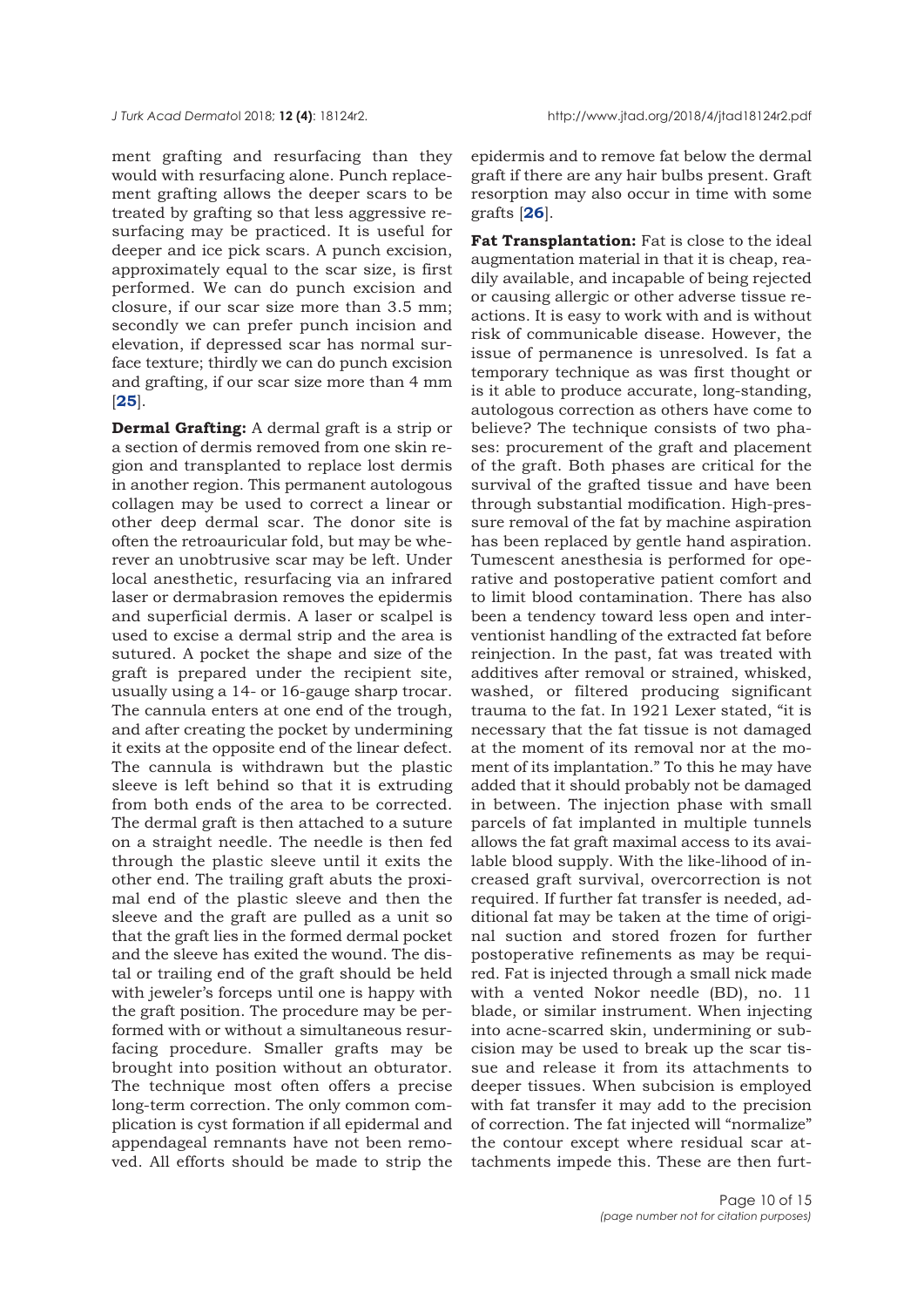her undermined and released until this normal contour is achieved. The lipoinjection may be performed via a small no.18 cannula, as long as a 1 ml syringe is used. Fat is best injected deeply as a three-dimensional lattice of 0.1–0.2 ml aliquots and built up to support the more superficial skin layers. The 1 ml tuberculin-type syringe allows the finest control of the injection volume. This procedure may be used as an isolated procedure or with other procedures such as laser resurfacing. Antibiotics are usually used perioperatively. Some fat will not survive the transfer process. Some fat is disrupted during the suction, during the injection, or just fails to develop a blood supply. This percentage seems technique, region, and practitioner sensitive. Appropriately performed, more than 50% of transplanted fat would be expected to survive. However, most acne-scarred patients benefit from further top-up procedures, probably best timed for 3 months after the procedure. Overcorrection should be kept to no more than 10%. The residual fat may be frozen and this frozen fat may be used for at least 6 months after the procedure and probably 12 months. Blindness has been reported with fat transfer and one should use blunt cannulas, low-pressure injections, and small aliquots of fat and inject only on withdrawal of the cannula. Aging adds to the problems of the acnescarred face in a number of ways. Deep acne scarring may produce severe facial fat atrophy. As facial structure (including fat) is

lost with age, the acne-scarred areas fare worst. The combination of fat loss selectively with acne scarring and generally with aging often influences the patient to seek corrective surgery for long-standing acne scarring in their third, fourth, or even fifth decade. As facial skin starts to sag with aging it starts to be irregularly suspended on old fibrotic acne scars. This denies the skin its ability to descend evenly, producing an irregular cascading appearance. Fat transfer is able cosmetically to reproduce the youthful appearance of a fuller face in acne-scarred patients. It also has reconstructive ability as a deep foundation for deep acne scarring. Balancing the cosmesis of the facial structures becomes necessary if large amounts of facial fat are utilized. Implantation of fat in malar, chin, forehead, and other convexities may be necessary if concavity augmentation of cheeks, preauricular areas, and temples are to be kept in balance. Old patient photos should be scrutinized to improve and rejuvenate the patient's appearance rather than change the patient's countenance to something alien or foreign to them that they may find uncomfortable (**Table 3**) [**[27](#page-13-0)**].

**Other Tissue Augmenting Agents:** There are a raft of new and older autologous, nonautologous biologic, and nonbiologic tissue augmentation agents that may be used for atrophic scar contour correction. This is perhaps the most exciting future direction for acne-scarred patients. The prospect of a safe

| <b>Properties</b>      | <b>Agents</b>                                                                                                                                                  |
|------------------------|----------------------------------------------------------------------------------------------------------------------------------------------------------------|
| Autologous             | Autologous collagen (Autologen)<br>Isolagen<br>Lipocytic dermal augmentation<br>Dermal grafting<br>Microlipoinjection                                          |
| Biologic nonautologous | Human<br>Dermalogen<br>Alloderm<br>Nonhuman<br>Hyaluronic acid<br>Bovine collagen<br>Polymethylmethacrolate microspher with collagen (Arte-<br>coll)<br>Fibrel |
| Nonbiologic            | Silicon<br>Bioplastic<br>Artecoll<br>e-PTFE (Gore-tex, Softform)7                                                                                              |

**Table 3.** Tissue Augmentation Agents for Scars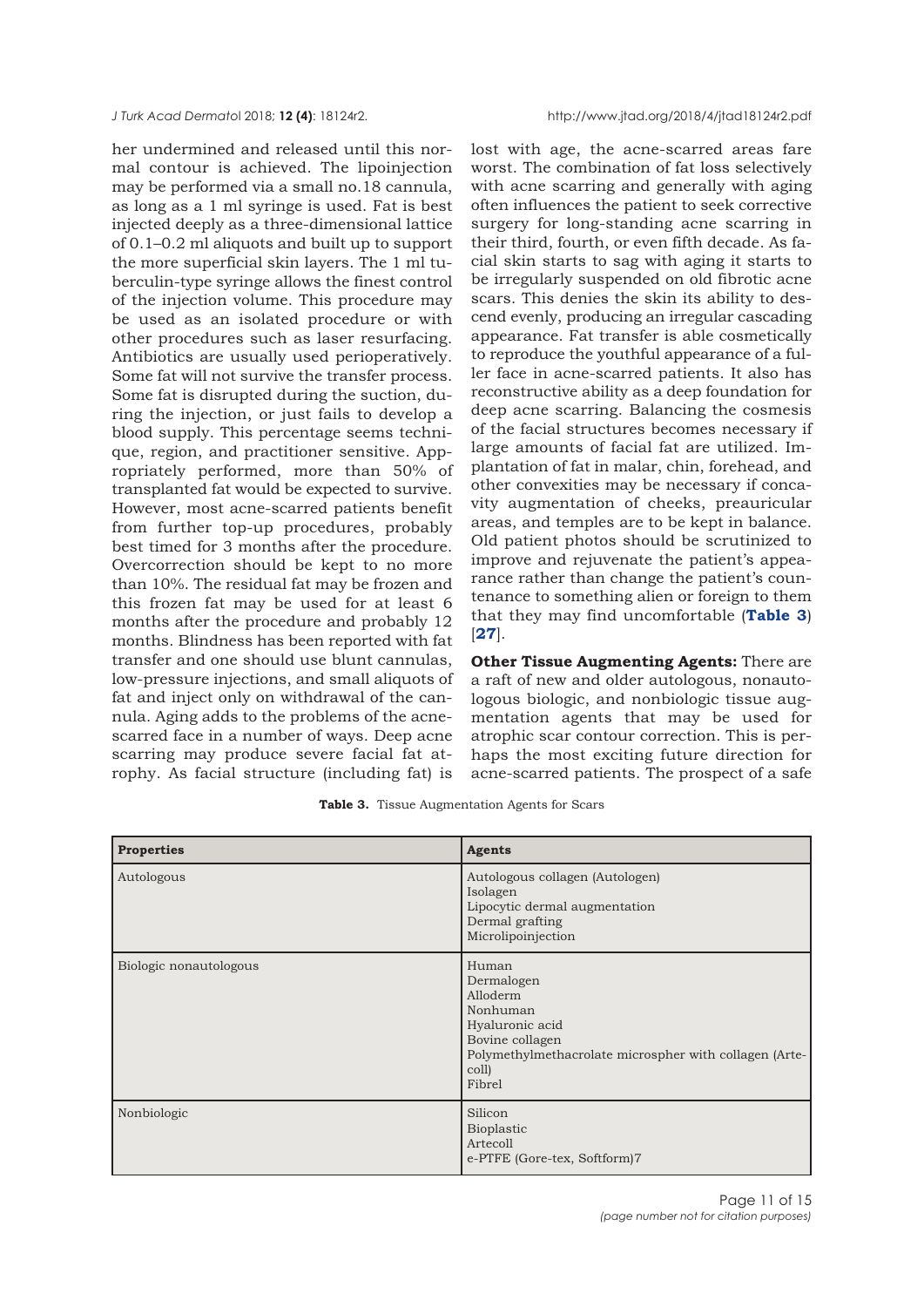long-term or permanent correction with a tissue augmentation agent is palpable. It would allow the easiest and most exact form of correction for those with appropriate scarring. The search for the ideal augmentation agent continues [**[24](#page-13-0)**].

# **Collagen-Based Products**

**Autologen:** Autologous collagen processed from the patient's own tissues, known as Autologen (Collagenesis, Beverley, MA), was conceptualized to allay concerns of allergenicity and transspecies disease transmission, and to produce longer lasting results. The majör problem in using this agent is the recurrent requirement for a substantial volume of donor tissues. The future possibility of growing autologous collagen from small punch biopsy specimens may alleviate this supply problem. The longevity of correction, arguably more important in scar correction than other indications, has been reasonable to good, with correction maintained for 1–2 years with one to four injection sessions. This may relate to the absence of inflammation in biopsy sites as compared to that of bovine collagen sites[**24**].

**Dermalogen:** Human donor tissue from tissue banks is processed in much the same way as Autologen to achieve a homologous collagen. This should be potentially less allergenic than bovine collagen, but stringent requirements for control of potential comm unicable disease are necessary. This may also have promise in the future correction of scars as a readily available source rather than requiring the patient to submit to a number of procedures [**24**].

**Bovine collagen:** This very successful material has been used to treat more than 1 million patients since 1981. Although acne scarring is not a common indication for this product, it has been a legitimate use since its inception. Mostly the material used has been Zyderm collagen (Collagen Corp., Palo Alto, CA), but Koken Atelocollagen and Resoplast have also been used. Bovine collagen is mildly immunogenic because of its bovine origin, and patient double skin testing is required. Usually acne scars retain bovine collagen comparatively well, with Zyderm 11 being utilized for smaller distensible acne atrophic scars and Zyplast used for deeper acne scars. Two or three treatment sessions are usually useful to achieve optimum correction and

then 1–2 years of correction may be attainable. It is not appropriate for scars that are not readily distensible, such as bound down or sharply marginated ones [**[28](#page-14-0)**].

**Isolagen:** Isolagen is an injectable in vitro culture of autologous fibroblasts in an extracellular matrix. A punch biopsy specimen is taken, the fibroblasts fostered, and the suspension reimplanted. Expansion of the implant may be seen for many months after augmentation, presumably by new collagen production from the fibroblasts. It has been used for quite dramatic acne scars and may be used in conjunction with resurfacing techniques [**[29](#page-14-0)**].

**Alloderm:** This is acellular human allograft dermis that may be used in multiple sheets to augment deeper defects of structure and possibly in single sheets for smaller acne scars. The same caveats as for Dermalogen in terms of stringent controls over cross-infection are required. Rejection is minimized by removing all cellular material, and longevity and nonresorption are among its best characteristics [**[24](#page-14-0)**].

### **Noncollagen Augmentation Agents**

**Hyaluronic acid:** Hyaluronic acid (HA) has the same chemical composition in all sources of this material. A fairly ubiquitous agent, it is present in large concentrations in human dermis, synovial fluid, vitreous body, umbilical cord, rooster combs, and in certain streptococcal species. The last two sources are those that provide this dermal augmentation agent commercially. The material has low allerginicity, is viscoelastic, transparent, nontoxic, and stabilizable to allow longer term correction. There are different agents available such as Hylaform (Collagen Corp.,Palo Alto, CA) and Restylane (Q Med, Uppsala, Sweden). Hylaform is derived from rooster combs and has a concentration of 6 mg/ml and Restylane is derived from the coating of fermented Streptococci with a concentration of 20 mg/ml. Both agents may be used for acne scars, with one to three treatments allowing longterm but temporary correction. Microinjection of HA directly under the individual scar offers valuable and immediate diminution of discrete depressed scars. Other volumizing fillers, such as poly-L-lactic acid and calcium hydroxylapatite, can be used where laxity of the skin or deep tissue atrophy ac-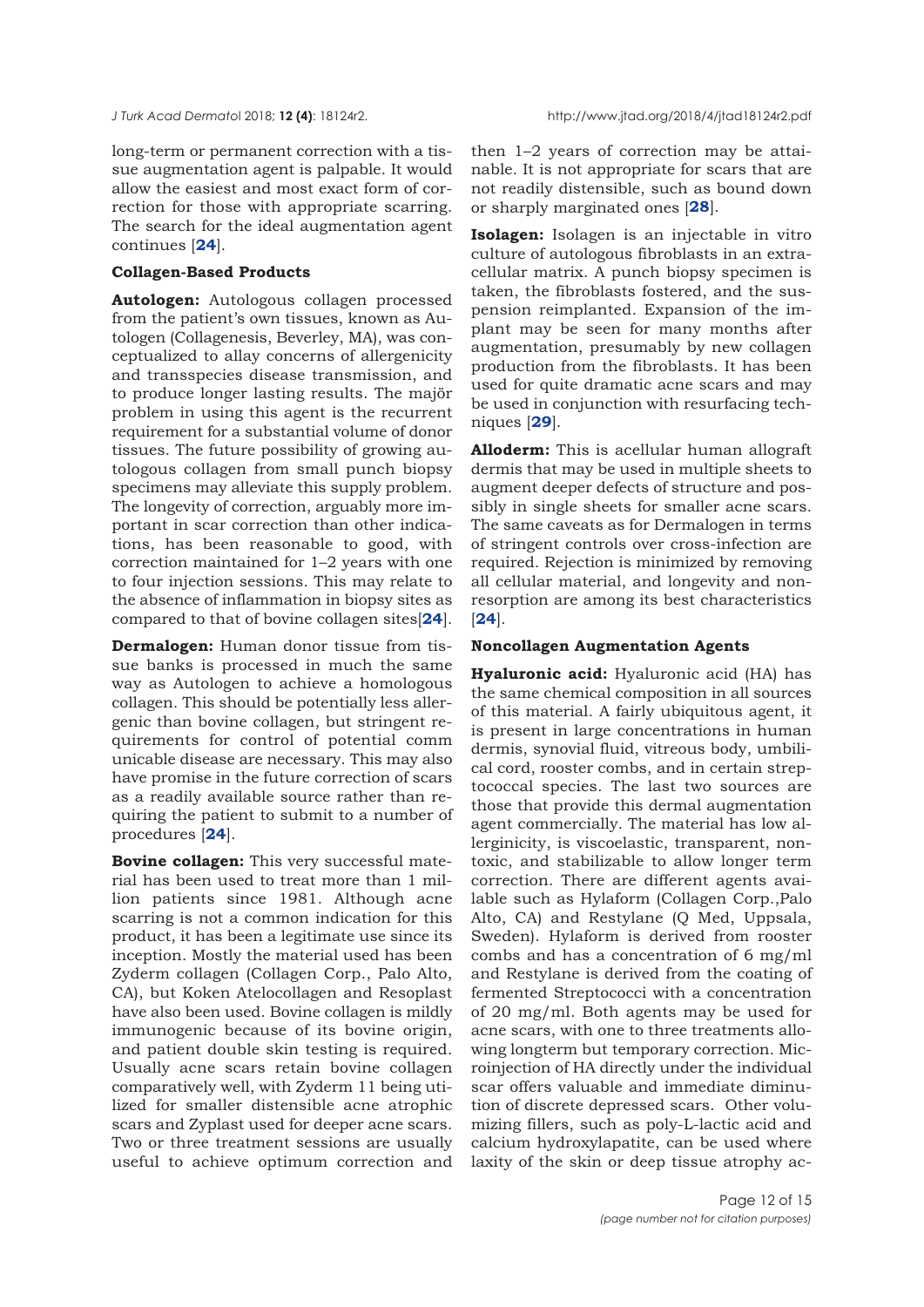centuates the appearance of the acne scars [**[30](#page-14-0)**].

**Fibrel:** Fibrin foam or Fibrel implantation has shown promise in the treatment of scars for many years. Fibrel uses the mechanisms of wound healing to produce collagen under areas of scarring. A mixture of a porcine gelatin matrix, providing the scaffold for the clot to form, plasma for the necessary ingredients for collagen synthesis, and E-aminocaproic acid to inhibit fibrinolysis allows an excess collagen reaction to form under the scar. Lidocaine may substitute for the patient's plasma. Excellent persistence is attainable, although the awkwardness, the requirement for allergy testing, tissue infarction if injected inadvertently into deeper subcutaneous vessels, and prolonged inflammation in a few patients has limited its use [**[31](#page-14-0)**].

**Artecoll:** Artecoll is a suspension of polymethylmethacrylate microspheres in a 3.5% collagen solution with 0.3% lignocaine. It is a permanent augmentation agent implanted at the dermosubcutaneous junction. It has only limited use for acne scars due to this placement requirement[ **[29](#page-14-0)**].

**Silicon:** This product with an unfortunate and undeservedly maligned history was an excellent augmentation material for postacne scars. When correctly used in the so-called microdroplet injection method utilizing appropriate medical grade 360 centistokes silicon rather than industrial varieties and building up gradually over a number of injection ses-

sions, this preparation was without peers for isolated scars. It would be very useful if this material surfaced again if the medicolegal hysteria engendered over its dubious problems in other areas is ever resolved [**[32](#page-14-0)**].

**Intralesional drainage injection of triamcinolone acetonide for cyst:** This method helps reduce inflammation. One needle is attached to a syringe and used for injecting the steroid (triamcinolone acetonide 10 mg/mL), and the other needle is not attached to a syringe. This ensures an adequate delivery of drug, preventing the rupture of the cyst [**[33](#page-14-0)**].

**Extraction of comedones:** After puncturing the macrocomedones in the center using the sharp-tipped cautery point, we can grasp the base of the comedone using standard dissecting forceps and squeezed and pulled out the contents. Twelve patients were treated with this technique, all of whom tolerated the procedure well and judged the cosmetics results as very good. We recommend this procedure for patients who have closed macrocomedones larger than 3mm in size, although it is an effective treatment for macrocomedones of any size [**[34](#page-14-0)**].

**Other and New Treatments:** 755-nm pocisecond lasers, non-insulated fractional microneedle radiofrequency, variable-pulsed Er-Yag laser, long-pulsed Alexandrite laser, %70 glycolic acid peel plus microneedling, microneedling plus PRP combinations have been developed for acne scar treatment as new modality. (**Table 4**)

| <b>Treatment</b><br><b>Modalitiy</b> | Icepick scars                                                                                                                                                            | <b>Rolling scars</b>                                                                                                       | <b>Shallow Boxcar</b><br>scars                                                          | <b>Deep Boxcar scars</b>                                                                                                  |
|--------------------------------------|--------------------------------------------------------------------------------------------------------------------------------------------------------------------------|----------------------------------------------------------------------------------------------------------------------------|-----------------------------------------------------------------------------------------|---------------------------------------------------------------------------------------------------------------------------|
| 1st Choice                           | CROSS, punch exci-<br>sion                                                                                                                                               | Needling, ablatvie<br>laser, subcision, fil-<br>ler, fractional/nonab-<br>lative lasers,<br>fractional radiofre-<br>quency | CROSS, needling, ab-<br>lative laser                                                    | Ablative laser, punch<br>elevation, punch exci-<br>sion                                                                   |
| 2nd Choice                           | Microdermabrasion,<br>dermabrasion, peels,<br>ablative laser, subci-<br>sion, fractional/no-<br>nablative lasers,<br>fractional radiofre-<br>quency, punch exci-<br>sion | <b>PRP</b>                                                                                                                 | Microdermabrasion,<br>dermabrasion, peels,<br>subcision, filler, PRP,<br>punck excision | Dermabrasion, need-<br>ling, subcision, filler,<br>PRP, fractional/no-<br>nablative laser, frac-<br>tional radiofrequency |

**Table 4.** Effective Treatment Modalities According to Scar Types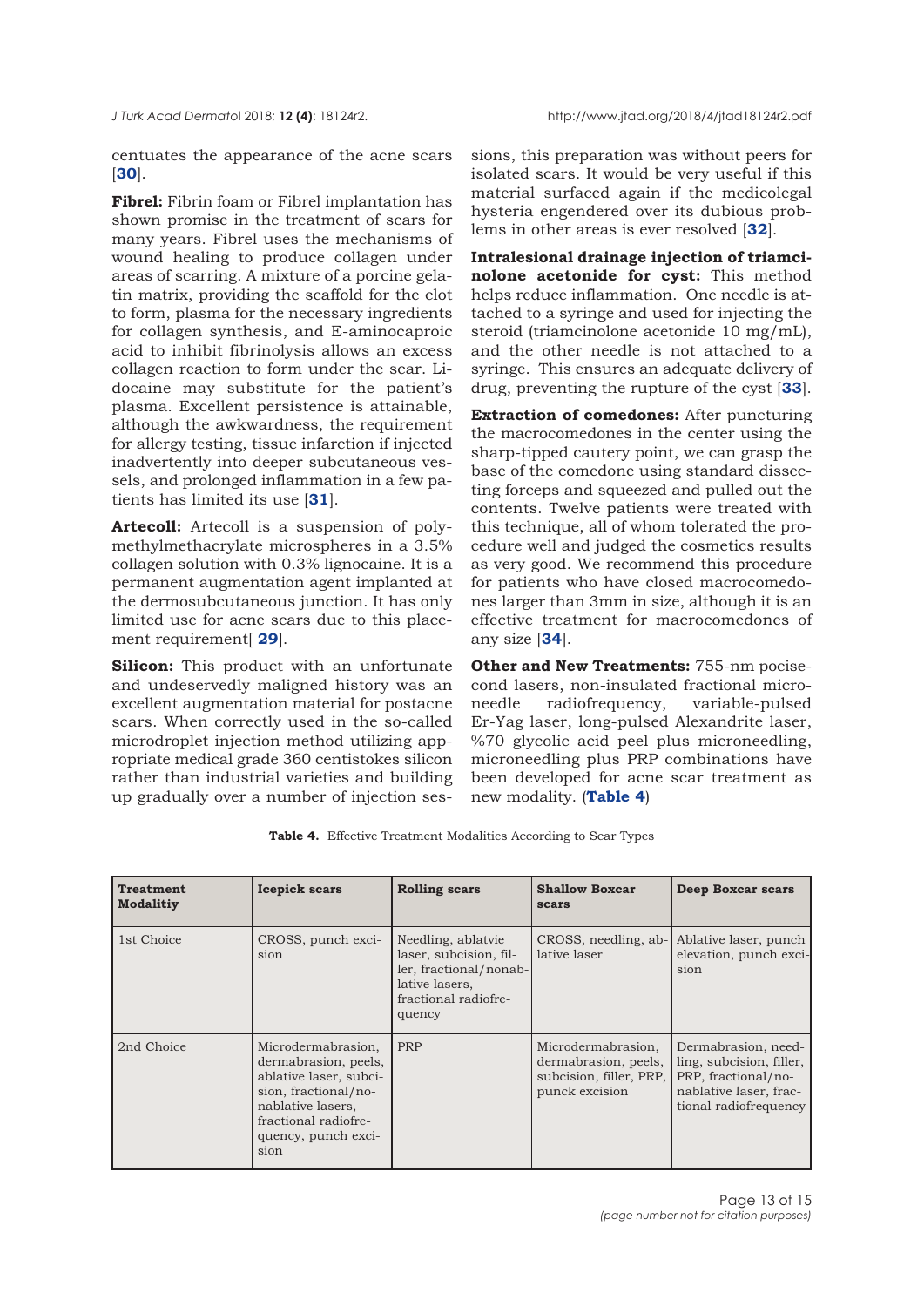<span id="page-13-0"></span>*J Turk Acad Dermato*l 2018; **12 (4)**: 18124r2. http://www.jtad.org/2018/4/jtad18124r2.pdf

### **Conclusion**

Atrophic postacne scarring presents a difficult challenge to patients and doctors alike. It has not been a well-treated condition, but recent additions to our stock of techniques have helped improve this somewhat. Practitioners must look upon not only each patient's scarring as requiring individualized treatment, but the topography of each scar requires its own treatment. Only limited basic research activity has been performed on the natural history and evolution of acne scarring as well as objective long-term evaluation of its response to treatment. This is a problematic, distressing, and almost epidemic disease that would greatly benefit from such work.

#### **References**

- 1. Zaenglein AL. Acne Vulgaris. N Engl J Med 2018; 379: 1343-1352. PMID: 30281982
- 2. Titus S, Hodge J. Diagnosis and treatment of acne. Am Fam Physician 2012; 86: 734-740 PMID: 23062156
- 3. Holland DB, Jeremy AH.The role of inflammation in the pathogenesis of acne and acne scarring.Semin Cutan Med Surg 2005; 24: 79-83. PMID: 16092795
- 4. Wang JV, Saedi N.The utility of understanding atrophic acne scar formation for prevention and treatment. Br J Dermatol 2018; 179: 819 PMID: 30318805
- 5. Connolly D, Vu HL, Mariwalla K, Saedi N. Acne Scarring-Pathogenesis, Evaluation, and Treatment Options. J Clin Aesthet Dermatol 2017; 10: 12-23. PMID: 29344322
- 6. Ogawa R. Keloid and Hypertrophic Scars Are the Result of Chronic Inflammation in the Reticular Dermis. Int J Mol Sci 2017; 18: 606. PMID: 28287424
- 7. Pavlidis AI, Katsambas AD. Therapeutic approaches to reducing atrophic acne scarring. Clin Dermatol 2017; 35: 190-194. PMID: 28274358
- 8. Huang CH, Chern E, Peng JH, Hsien-Li Peng P. Noninvasive Atrophic Acne Scar Treatment in Asians With a 755-nm Picosecond Laser Using A Diffractive Optic Lens-A Retrospective Photographic Review. Dermatol Surg 2018: 00: 1-8 PMID: 30234649
- 9. Elawar A, Dahan S. Non-insulated Fractional Microneedle Radiofrequency Treatment with Smooth Motor Insertion for Reduction of Depressed Acne Scars, Pore Size, and Skin Texture Improvement: A Preliminary Study. J Clin Aesthet Dermatol 2018; 11: 41- 44.PMID: 30214666
- 10. Chathra N, Mysore V. Resurfacing of Facial Acne Scars With a New Variable-Pulsed Er:YAG Laser in Fitzpatrick Skin Types IV and V. J Cutan Aesthet Surg 2018; 11: 20-25. PMID: 29731588
- 11. Tawfik A, Osman MA, Rashwan I. A Novel Treatment of Acne Keloidalis Nuchae by Long-Pulsed Alexandrite Laser. Dermatol Surg 2018; 44: 413-420. PMID: 29016541
- 12. Rana S, Mendiratta V, Chander R. Efficacy of microneedling with 70% glycolic acid peel vs microneedling

alone in treatment of atrophic acne scars-A randomized controlled trial. J Cosmet Dermatol 2017; 16: 454-459. PMID: 29072375

- 13. Ibrahim ZA, El-Ashmawy AA, Shora OA. Therapeutic effect of microneedling and autologous platelet-rich plasma in the treatment of atrophic scars: A randomized study. J Cosmet Dermatol 2017; 16: 388-399. PMID: 28504480
- 14. Zeng A, Liu Z, Zhu L, Wang J, Li W, Song K. A novel treatment for facial acne scars: dermabrasion combined with Recell® (skin active cell transplantation) technique. Zhonghua Zheng Xing Wai Ke Za Zhi. 2014; 30: 417-420. PMID: 25895293
- 15. Picosse FR, Yarak S, Cabral NC, Bagatin E. Early chemabrasion for acne scars after treatment with oral isotretinoin. Dermatol Surg 2012; 38: 1521-1526. PMID: 22687256
- 16. Kim HW, Chang SE, Kim JE, Ko JY, Ro YS. The safe delivery of fractional ablative carbon dioxide laser treatment for acne scars in Asian patients receiving oral isotretinoin. Dermatol Surg 2014; 40: 1361- 1366.PMID: 25361201
- 17. You HJ, Kim DW, Yoon ES, Park SH. Comparison of four different lasers for acne scars: Resurfacing and fractional lasers. J Plast Reconstr Aesthet Surg 2016; 69: 87-95. PMID: 26880620
- 18. Chae WS, Seong JY, Jung HN, et al.Comparative study on efficacy and safety of 1550 nm Er: Glass fractional laser and fractionalradiofrequency microneedle device for facial atrophic acne scar. J Cosmet Dermatol 2015; 14: 100-106. PMID: 25810322
- 19. Qin X, Li H, Jian X, Yu B.Evaluation of the efficacy and safety of fractional bipolar radiofrequency with high-energy strategy for treatment of acne scars in Chinese.J Cosmet Laser Ther 2015; 17: 237-245. PMID: 25588035
- 20. Ahmed R, Mohammed G, Ismail N, Elakhras A. Randomized clinical trial of CO₂ LASER pinpoint irradiation technique versus chemical reconstruction of skin scars (CROSS) in treating ice pick acne scars. J Cosmet Laser Ther 2014; 16: 8-13. PMID: 24131091
- 21. Alam M, Omura N, Kaminer MS.Subcision for acne scarring: technique and outcomes in 40 patients.Dermatol Surg 2005; 31: 310-317. PMID: 15841633
- 22. Balighi K, Robati RM, Moslehi H, Robati AM. Subcision in acne scar with and without subdermal implant: a clinical trial. J Eur Acad Dermatol Venereol 2008; 22: 707-711. PMID: 18341538
- 23. Aalami Harandi S, Balighi K, Lajevardi V, Akbari E. Subcision-suction method: a new successful combination therapy in treatment of atrophic acne scars and other depressed scars. J Eur Acad Dermatol Venereol 2011; 25: 92-99.PMID: 20553364
- 24. Smith KC. Repair of acne scars with Dermicol-P35. Aesthet Surg J 2009; 29: S16-18.PMID: 19577176
- 25. Faghihi G, Nouraei S, Asilian A, et al.Efficacy of Punch Elevation Combined with Fractional Carbon Dioxide Laser Resurfacing in Facial Atrophic Acne Scarring: A Randomized Split-face Clinical Study. Indian J Dermatol 2015; 60: 473-478. PMID: 26538695
- 26. Shilpa K, Sacchidanand S, Leelavathy B, et al. Outcome of Dermal Grafting in the Management of Atrophic Facial Scars. J Cutan Aesthet Surg 2016; 9: 244-248. PMID: 28163456

*(page number not for citation purposes)* Page 14 of 15